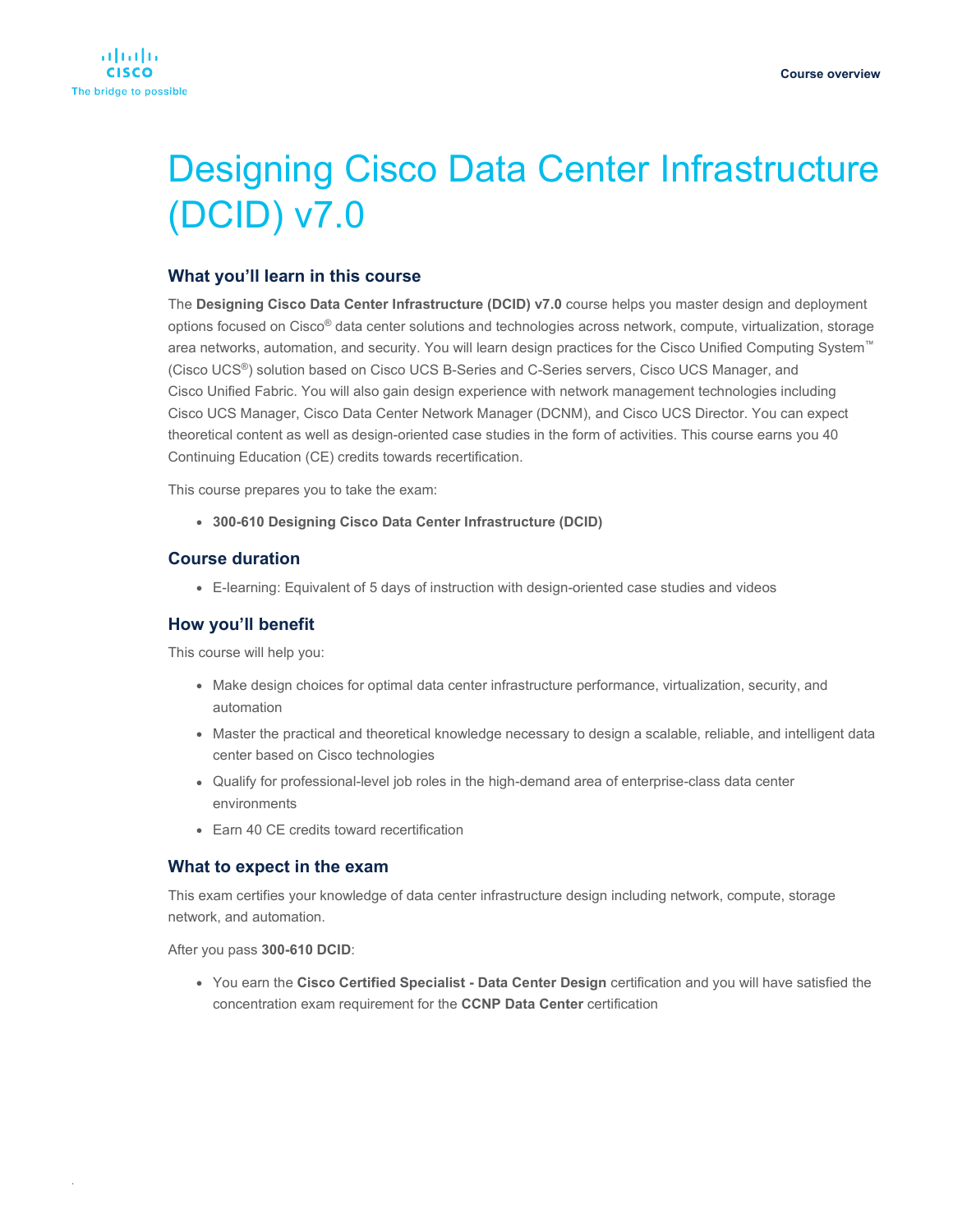# **Who should enroll**

IT professionals with five to eight years of experience in these roles:

- Data center engineers
- Network designers
- Network administrators
- Network engineers
- Systems engineers
- Consulting systems engineers
- Technical solutions architects
- Server administrators
- Network managers
- Cisco integrators or partners

#### **How to enroll**

#### **E-learning**

- To buy a single e-learning license, visit the [Cisco Learning Network Store.](https://learningnetworkstore.cisco.com/on-demand-e-learning/designing-cisco-data-center-infrastructure-dcid-v7-0-elt-dcid-v7-023425)
- For more than one license, or a learning library subscription, contact us at [learning-bdm@cisco.com.](mailto:learning-bdm@cisco.com)

#### **Technology areas**

● Data center

## **Course details**

### **Objectives**

After taking this course, you should be able to:

- Describe the Layer 2 and Layer 3 forwarding options and protocols used in a data center
- Describe the rack design options, traffic patterns, and data center switching layer access, aggregation, and core
- Describe the Cisco Overlay Transport Virtualization (OTV) technology that is used to interconnect data centers
- Describe Locator/ID separation protocol
- Design a solution that uses Virtual Extensible LAN (VXLAN) for traffic forwarding
- Describe hardware redundancy options; how to virtualize the network, compute, and storage functions; and virtual networking in the data center
- Describe solutions that use fabric extenders and compare Cisco Adapter Fabric Extender (FEX) with single root input/output virtualization (SR-IOV)
- Describe security threats and solutions in the data center
- Describe advanced data center security technologies and best practices
- Describe device management and orchestration in the data center
- Describe the storage options for compute function and different Redundant Array of Independent Disks (RAID) levels from a high-availability and performance perspective
- Describe Fibre Channel concepts, topologies, architecture, and industry terms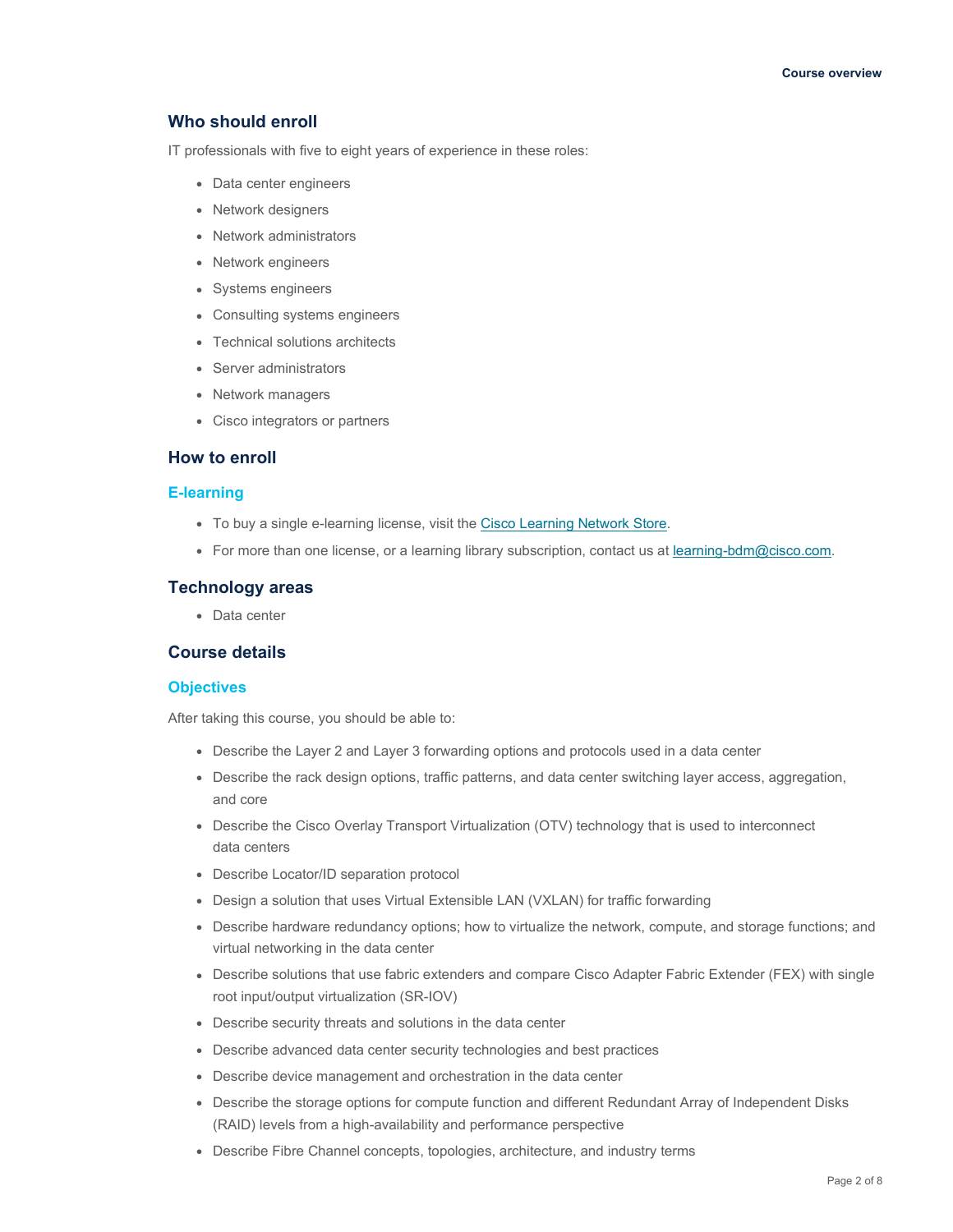- Describe Fibre Channel over Ethernet (FCoE)
- Describe security options in the storage network
- Describe management and automation options for storage networking infrastructure
- Describe Cisco UCS servers and use cases for various Cisco UCS platforms
- Explain the connectivity options for fabric interconnects for southbound and northbound connections
- Describe the hyper converged solution and integrated systems
- Describe the system wide parameters for setting up a Cisco UCS domain
- Describe role-based access control (RBAC) and integration with directory servers to control access rights on Cisco UCS Manager
- Describe the pools that may be used in service profiles or service profile templates on Cisco UCS Manager
- Describe the different policies in the service profile
- Describe the Ethernet and Fibre Channel interface policies and additional network technologies
- Describe the advantages of templates and the difference between initial and updated templates
- Describe data center automation tools

# **Prerequisites**

Before taking this course, you should be able to:

- Implement data center networking [Local Area Network (LAN) and Storage Area Network (SAN)]
- Describe data center storage
- Implement data center virtualization
- Implement Cisco Unified Computing System (Cisco UCS)
- Implement data center automation and orchestration with the focus on Cisco Application Centric Infrastructure (ACI) and Cisco UCS Director
- Describe products in the Cisco Data Center Nexus and Multilayer Director Switch (MDS) families

To fully benefit from this course, you should have completed the following courses or obtained the equivalent level of knowledge:

- **Understanding Cisco Data Center Foundations (DCFNDU)**
- **Implementing and Administering Cisco Networking Technologies (CCNA®)**
- **Implementing Cisco Data Center Core Technologies (DCCOR)**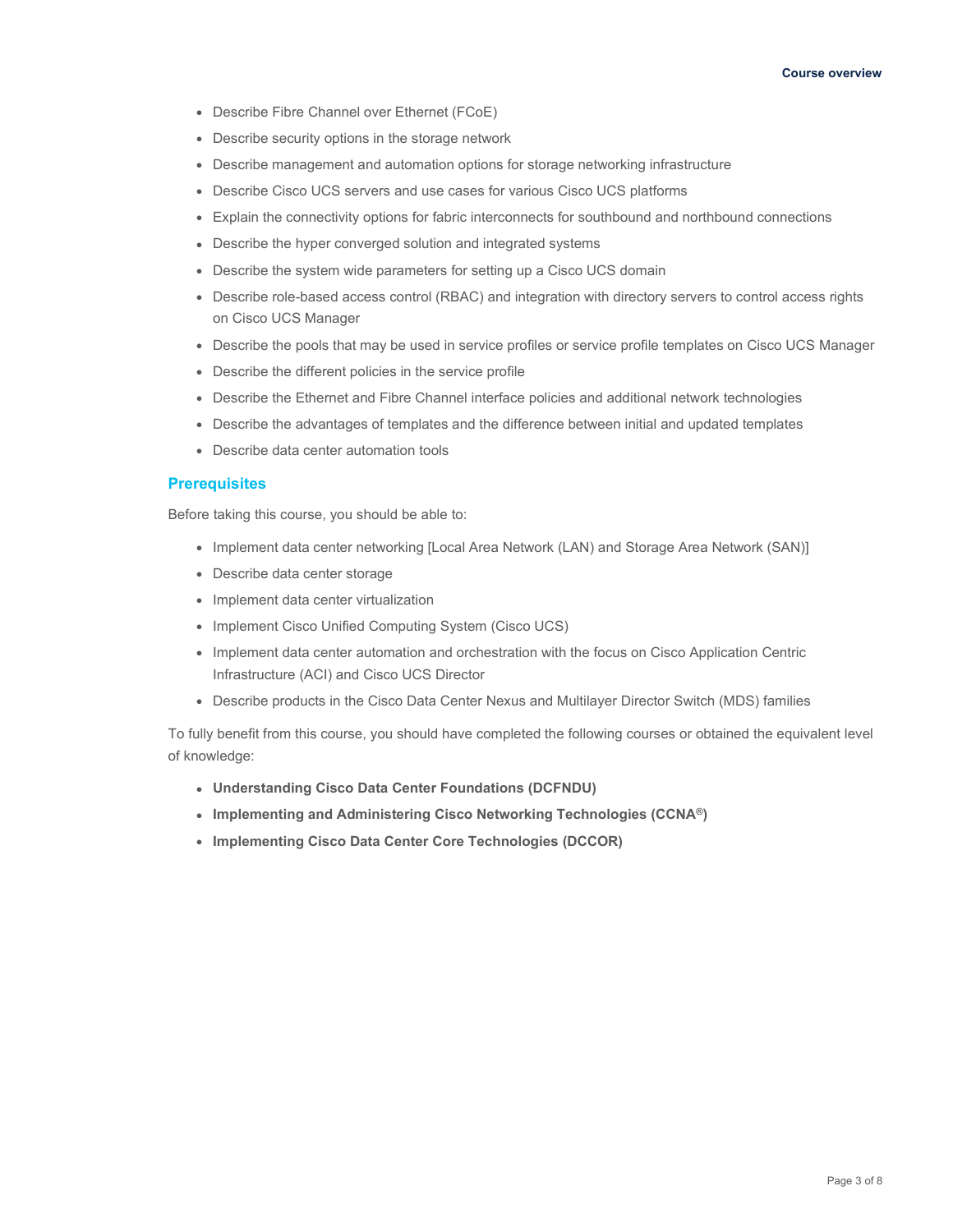## **Outline**

- Describing High Availability on Layer 2
	- Overview of Layer 2 High-Availability Mechanisms
	- Virtual Port Channels
	- Cisco Fabric Path
	- Virtual Port Channel+
- Designing Layer 3 Connectivity
	- First Hop Redundancy Protocols
	- Improve Routing Protocol Performance and Security
	- Enhance Layer 3 Scalability and Robustness
- Designing Data Center Topologies
	- Data Center Traffic Flows
	- Cabling Challenges
	- Access Layer
	- Aggregation Layer
	- Core Layer
	- Spine-and-Leaf Topology
	- Redundancy Options
- Designing Data Center Interconnects with Cisco OTV
	- Cisco OTV Overview
	- Cisco OTV Control and Data Planes
	- Failure Isolation
	- Cisco OTV Features
	- Optimize Cisco OTV
	- Evaluate Cisco OTV
- Describing Locator/ID Separation Protocol
	- Locator/ID Separation Protocol
	- Location Identifier Separation Protocol (LISP) Virtual Machine (VM) Mobility
	- LISP Extended Subnet Mode (ESM) Multihop Mobility
	- LISP VPN Virtualization
- Describing VXLAN Overlay Networks
	- Describe VXLAN Benefits over VLAN
	- Layer 2 and Layer 3 VXLAN Overlay
	- Multiprotocol Border Gateway Protocol (MP-BGP) Ethernet VPN (EVPN) Control Plane Overview
	- VXLAN Data Plane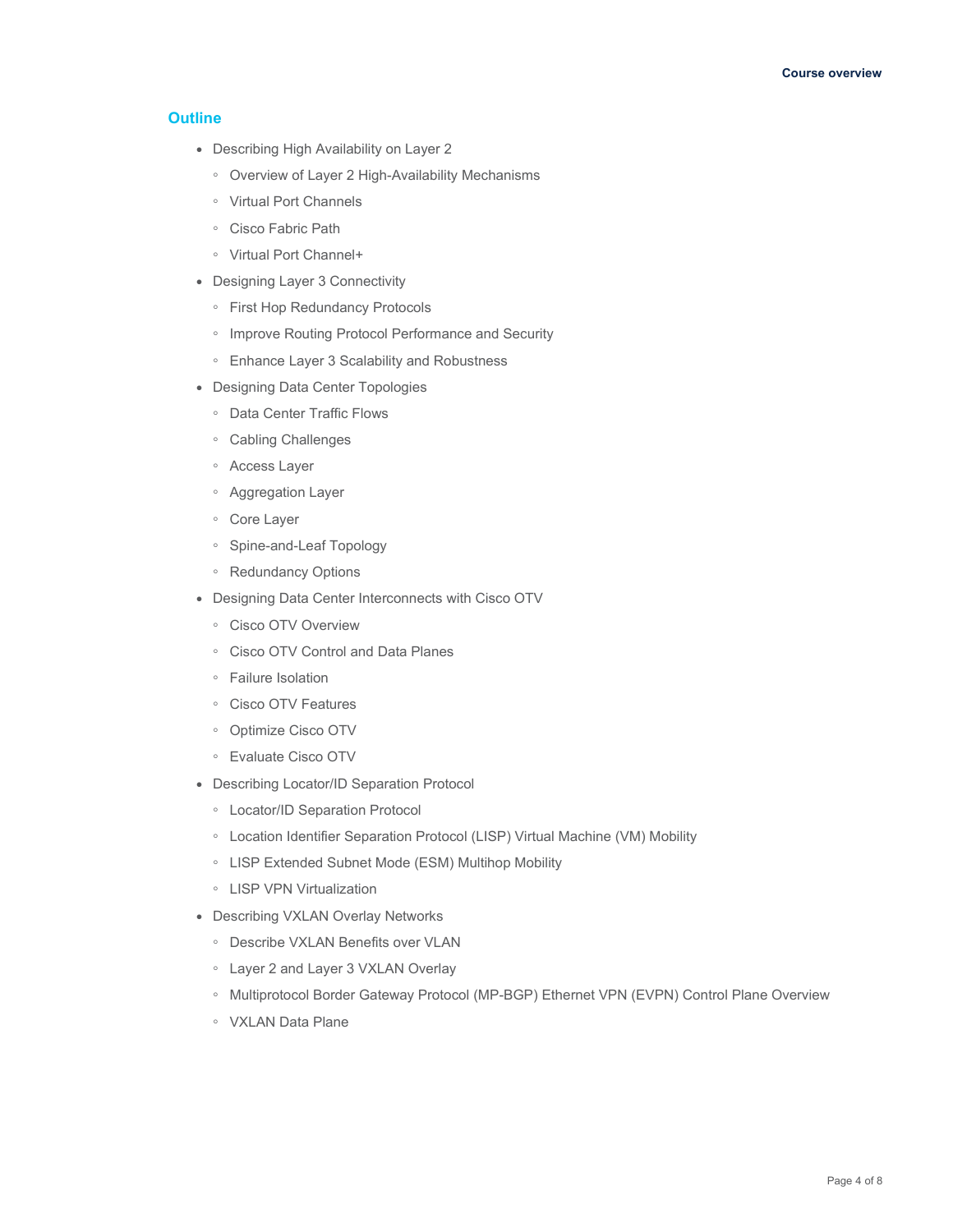- Describing Hardware and Device Virtualization
	- Hardware-Based High Availability
	- Device Virtualization
	- Cisco UCS Hardware Virtualization
	- Server Virtualization
	- SAN Virtualization
	- N-Port ID Virtualization
- Describing Cisco FEX Options
	- Cisco Adapter FEX
	- Access Layer with Cisco FEX
	- Cisco FEX Topologies
	- Virtualization-Aware Networking
	- Single Root I/O Virtualization
	- Cisco FEX Evaluation
- Describing Basic Data Center Security
	- Threat Mitigation
	- Attack and Countermeasure Examples
	- Secure the Management Plane
	- Protect the Control Plane
	- RBAC and Authentication, Authorization, and Accounting (AAA)
- Describing Advanced Data Center Security
	- Cisco TrustSec in Cisco Secure Enclaves Architecture
	- Cisco TrustSec Operation
	- Firewalling
	- Positioning the Firewall Within Data Center Networks
	- Cisco Firepower® Portfolio
	- Firewall Virtualization
	- Design for Threat Mitigation
- Describing Management and Orchestration
	- Network and License Management
	- Cisco UCS Manager
	- Cisco UCS Director
	- Cisco Intersight
	- Cisco DCNM Overview
- Describing Storage and RAID Options
	- Position DAS in Storage Technologies
	- Network-Attached Storage
	- Fibre Channel, FCoE, and Internet Small Computer System Interface (iSCSI)
	- Evaluate Storage Technologies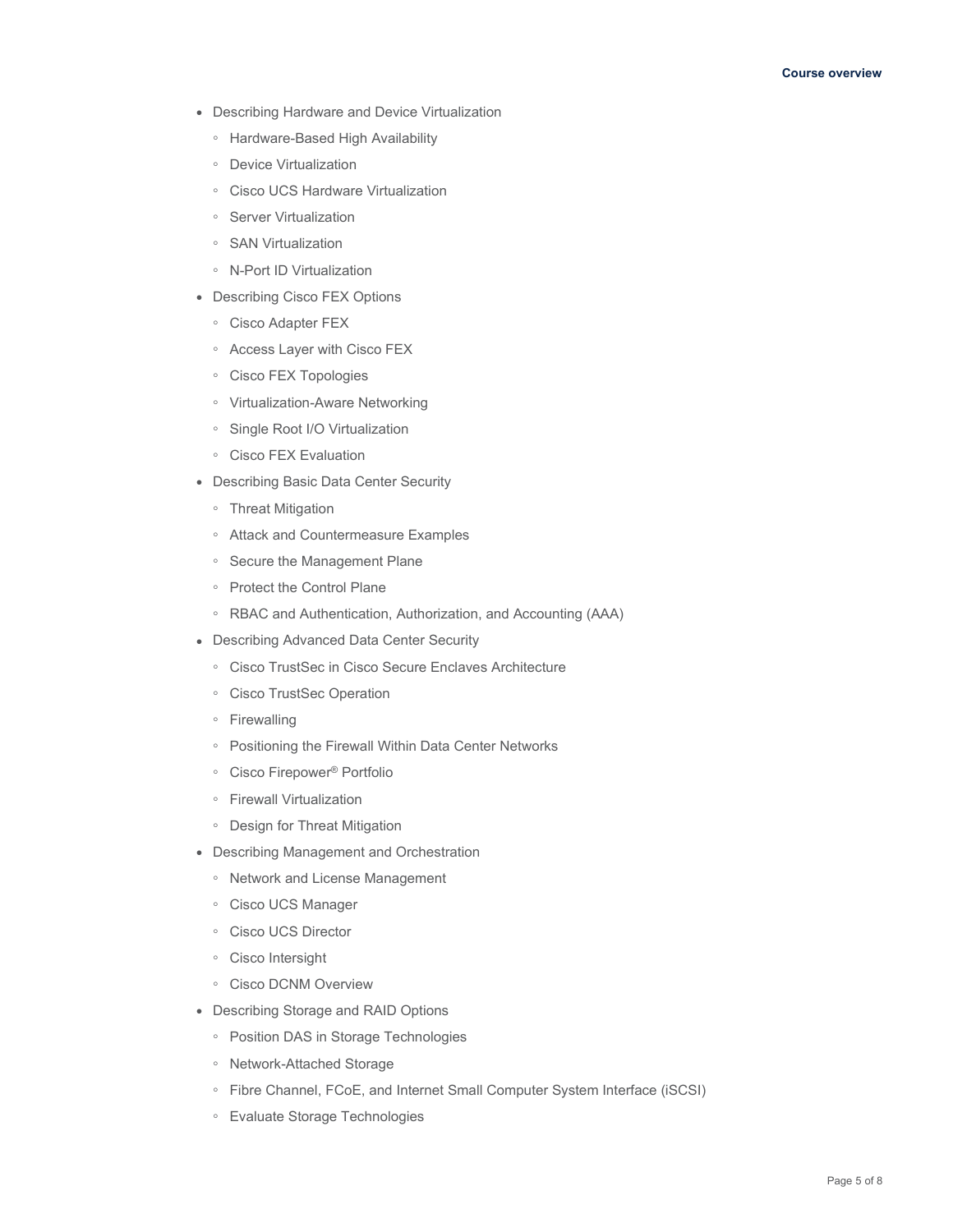- Describing Fibre Channel Concepts
	- Fibre Channel Connections, Layers, and Addresses
	- Fibre Channel Communication
	- Virtualization in Fibre Channel SAN
- Describing Fibre Channel Topologies
	- SAN Parameterization
	- SAN Design Options
	- Choosing a Fibre Channel Design Solution
- Describing FCoE
	- FCoE Protocol Characteristics
	- FCoE Communication
	- Data Center Bridging
	- FCoE Initialization Protocol
	- FCoE Design Options
- Describing Storage Security
	- Common SAN Security Features
	- Zones
	- SAN Security Enhancements
	- Cryptography in SAN
- Describing SAN Management and Orchestration
	- Cisco DCNM for SAN
	- Cisco DCNM Analytics and Streaming Telemetry
	- Cisco UCS Director in the SAN
	- Cisco UCS Director Workflows
- Describing Cisco UCS Servers and Use Cases
	- Cisco UCS C-Series Servers
	- Fabric Interconnects and Blade Chassis
	- Cisco UCS B-Series Server Adapter Cards
	- Stateless Computing
	- Cisco UCS Mini
- Describing Fabric Interconnect Connectivity
	- Use of Fabric Interconnect Interfaces
	- VLANs and VSANs in a Cisco UCS Domain
	- Southbound Connections
	- Northbound Connections
	- Disjoint Layer 2 Networks
	- Fabric Interconnect High Availability and Redundancy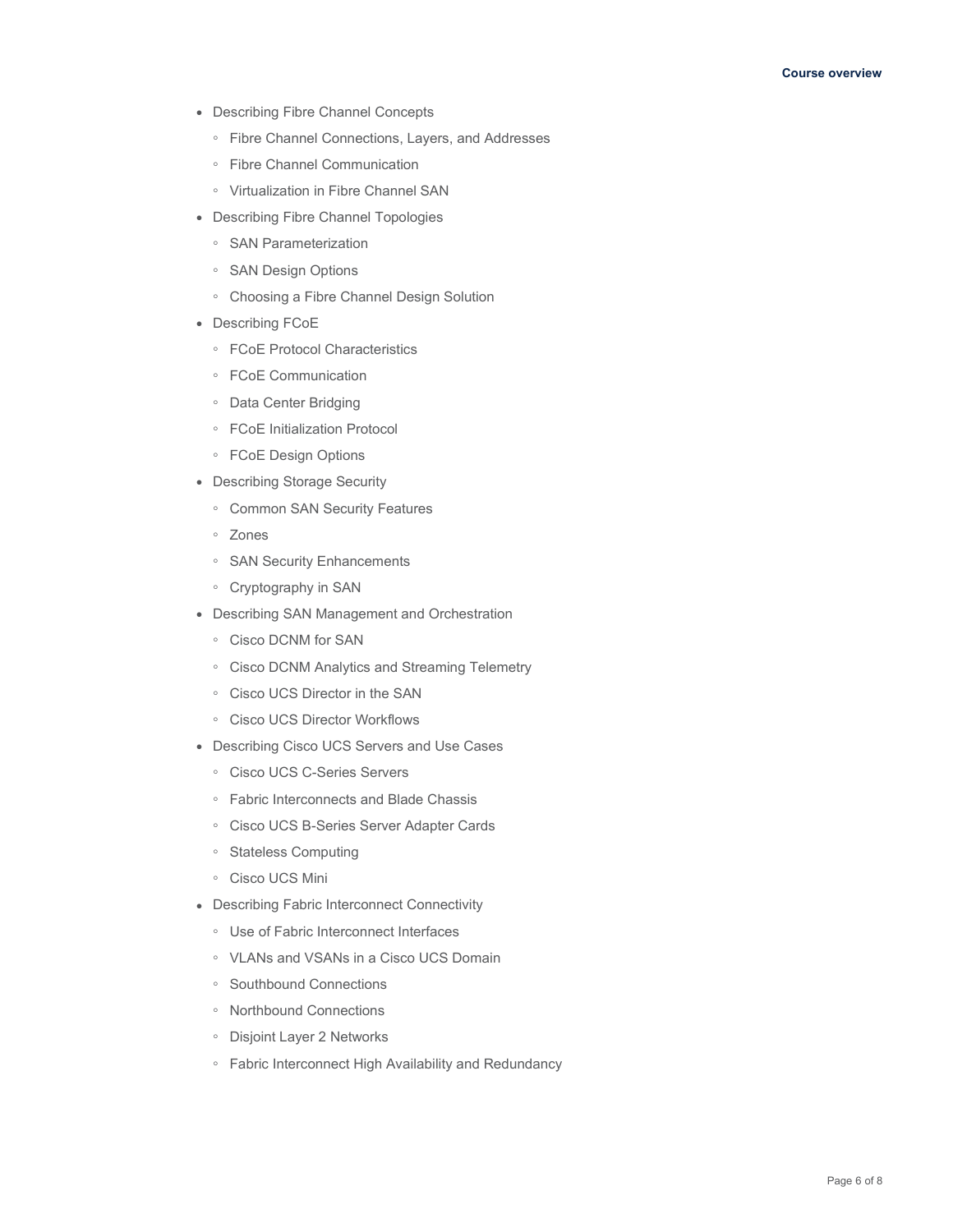- Describing Hyper converged and Integrated Systems
	- Hyper converged and Integrated Systems Overview
	- Cisco HyperFlex™ Solution
	- Cisco HyperFlex Scalability and Robustness
	- Cisco HyperFlex Clusters
	- Cluster Capacity and Multiple Clusters on One Cisco UCS Domain
	- External Storage and Graphical Processing Units on Cisco HyperFlex
	- Cisco HyperFlex Positioning
- Describing Cisco UCS Manager System wide Parameters
	- Cisco UCS Setup and Management
	- Cisco UCS Traffic Management
- Describing Cisco UCS RBAC
	- Roles and Privileges
	- Organizations in Cisco UCS Manager
	- Locales and Effective Rights
	- Authentication, Authorization, and Accounting
	- Two-Factor Authentication
- Describing Pools for Service Profiles
	- Global and Local Pools
	- Universally Unique Identifier (UUID) Suffix and Media Access Control (MAC) Address Pools
	- World Wide Name (WWN) Pools
	- Server and iSCSI Initiator IP Pools
- Describing Policies for Service Profiles
	- Global vs. Local Policies
	- Storage and Basic Input/Output System (BIOS) Policies
	- Boot and Scrub Policies
	- Intelligent Platform Management Interface (IPMI) and Maintenance Policies
- Describing Network-Specific Adapters and Policies
	- LAN Connectivity Controls
	- SAN Connectivity Controls
	- Virtual Access Layer
	- Connectivity Enhancements
- Describing Templates in Cisco UCS Manager
	- Cisco UCS Templates
	- Service Profile Templates
	- Network Templates